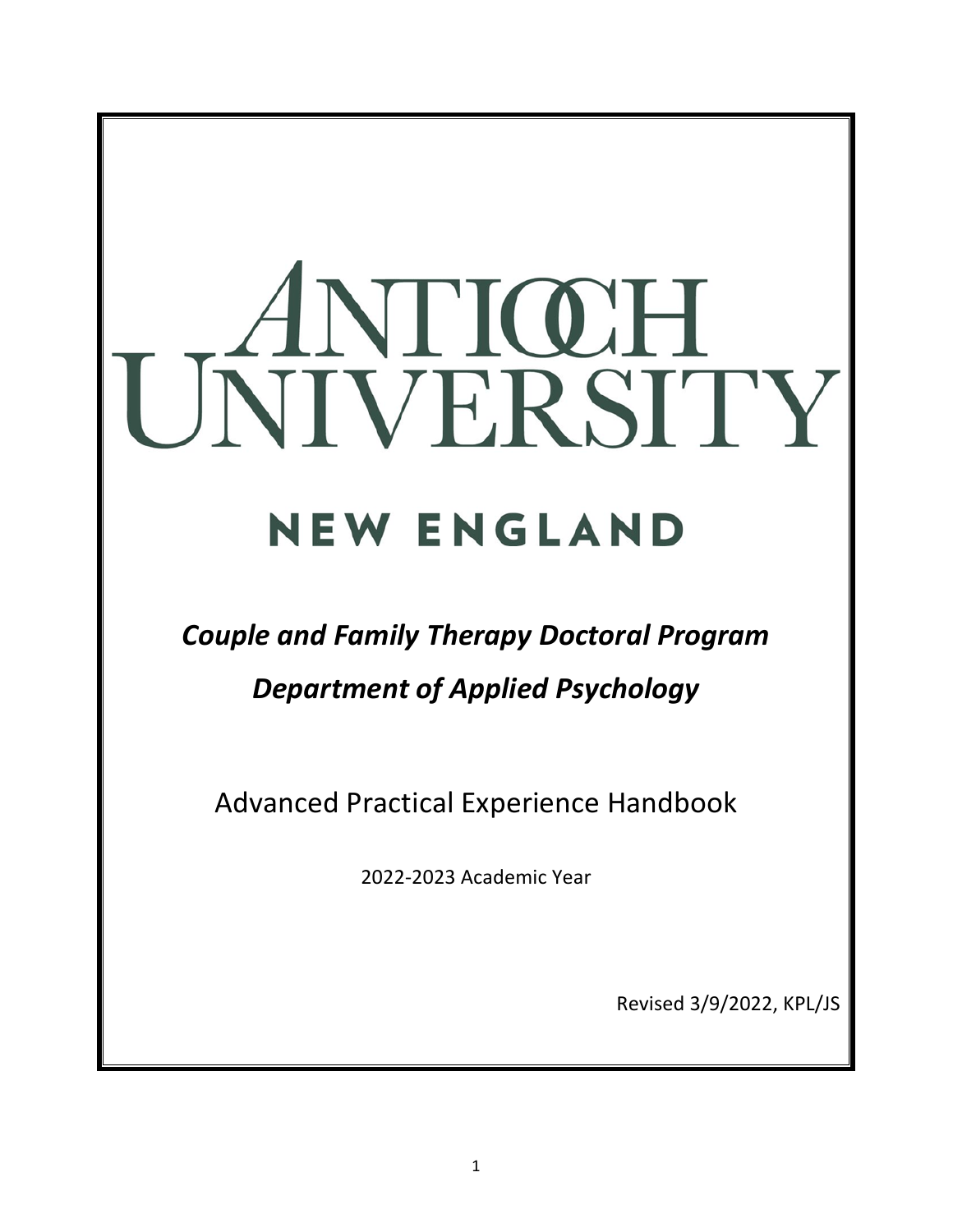# **Table of Contents**

| Resources: |  |
|------------|--|
|            |  |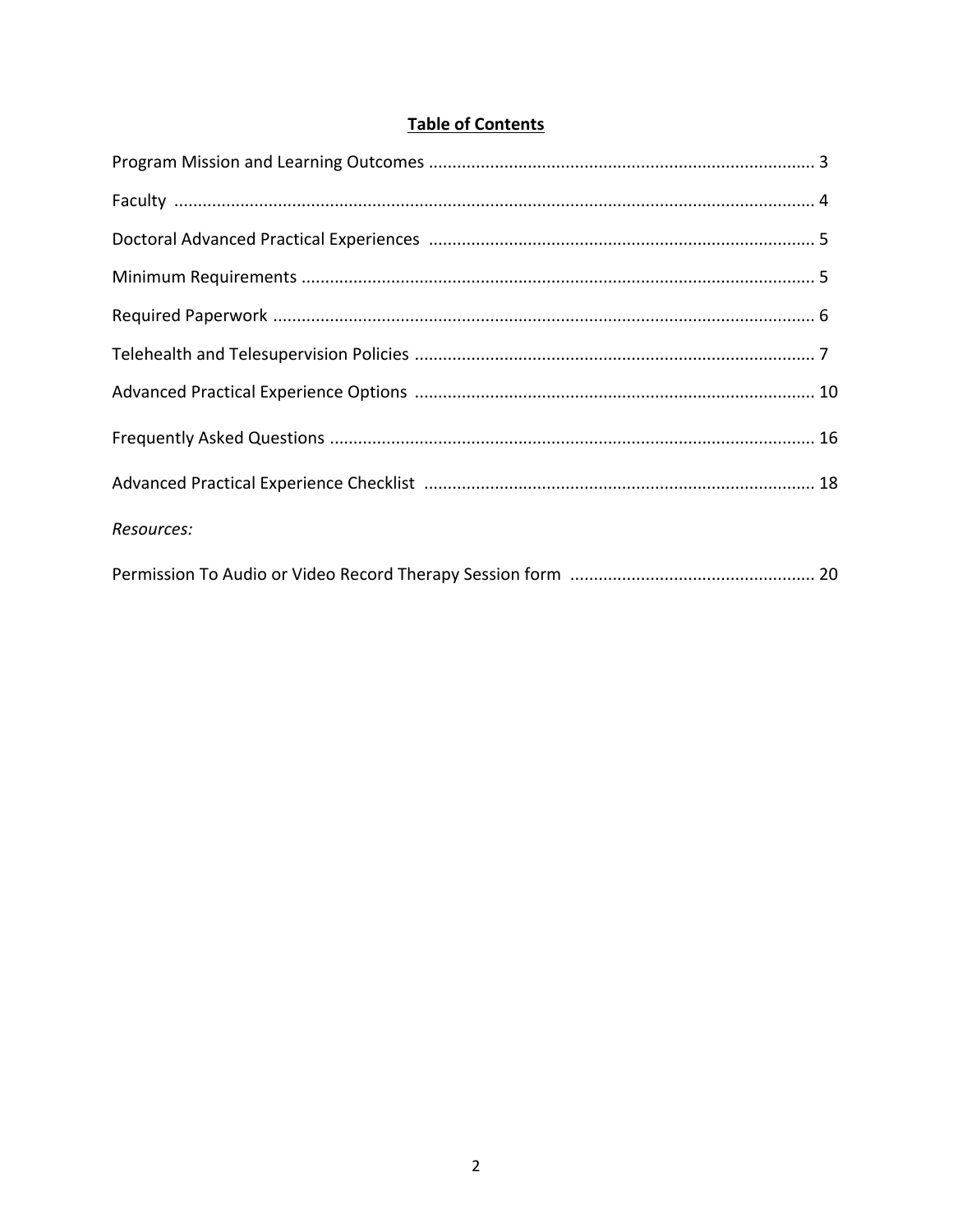#### **Program Mission and Student Learning Outcomes**

#### **Mission**

The mission of the Antioch University New England PhD program in Couple and Family Therapy (CFT) is to develop highly competent advanced clinicians in CFT and to develop students who are competent in teaching CFT, in providing clinical supervision in CFT, and in conducting CFTrelated research utilizing both quantitative and qualitative methodologies. CFT doctoral students will also develop a focus on social justice and human diversity issues across all areas of the curriculum.

The PhD program in Couple and Family Therapy has identified a number of *Student Learning Outcomes* (SLOs) for accreditation. Any of these SLOs may be addressed by different aspects of the Advanced Practical Experiences in the program.

#### Program Student Learning Outcomes

Program learning outcomes are indicators of what we expect students will learn in the program.

Program SLO 1: Students will develop a specialized clinical area that is grounded in research and is at an advanced level of intervention and understanding.

Program SLO 2: Students will demonstrate the ability to develop relational/systemic innovations across multiple domains

Program SLO 3: Students will demonstrate advanced understanding of multiple family and couple therapy models.

Program SLO 4: Students will demonstrate competency in social justice approaches to CFT teaching, research, supervision, and practice, demonstrating attention to multiple domains of diversity.

Program SLO 5: Students will demonstrate proficiency in quantitative and qualitative CFT research methods and analysis.

Program SLO 6: Students will demonstrate understanding of change research with relationships and will demonstrate application of research methods through grant-writing, publication, and presentation.

Program SLO 7: Students will demonstrate competency in CFT supervision.

Program SLO 8: Students will demonstrate competency in teaching, leadership, and/or consultation.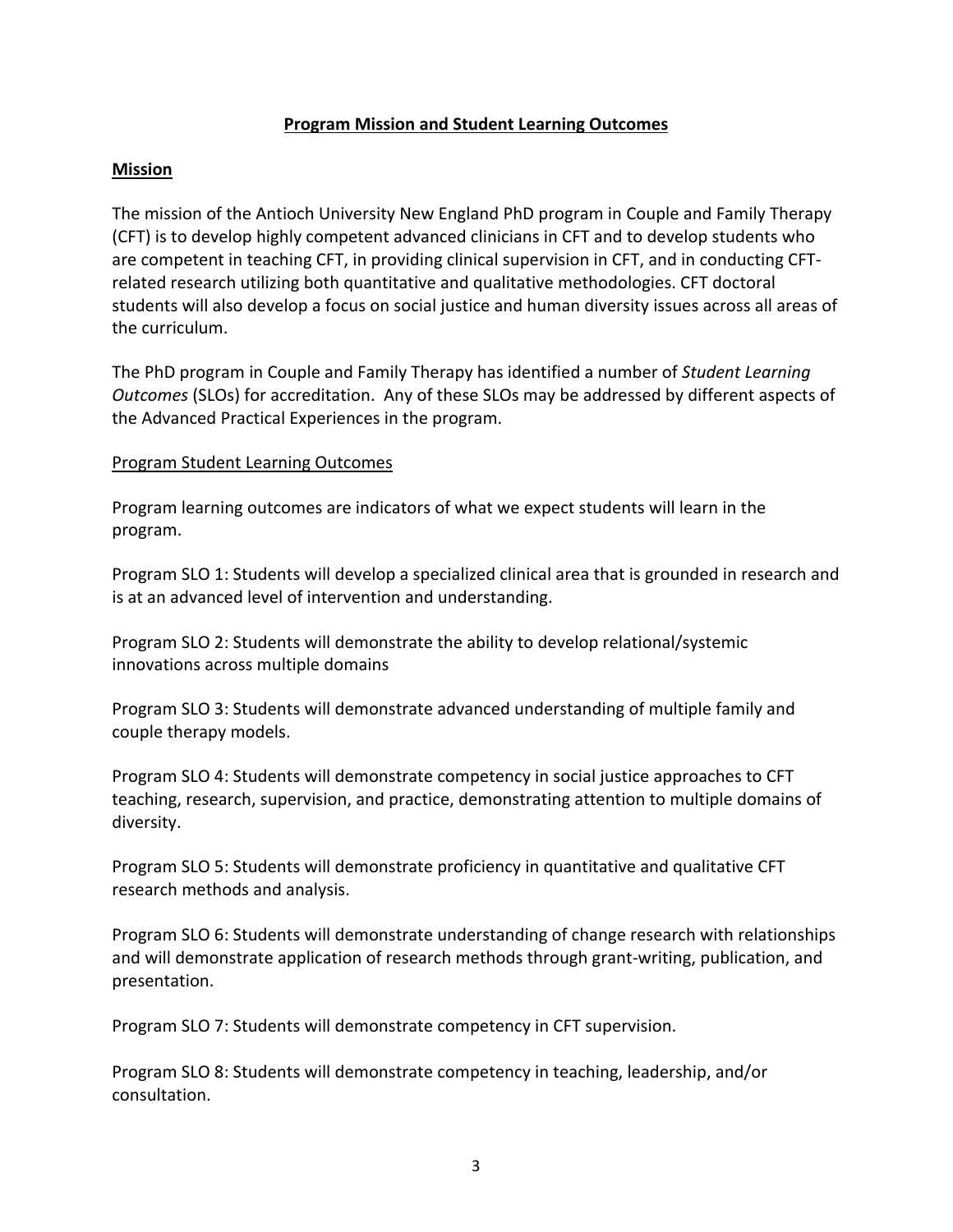#### **Department of Applied Psychology**

#### **Department Chairperson**

Lucille H. Byno, Ph.D., LMFT 603-913-7948, lbyno@antioch.edu

**Director of CFT Clinical Training; Director of AUCFTI** Jinsook Song, Ph.D., LMFT 703-407-2347; jsong@antioch.edu

**Administrative Assistant, Office of Field Experience** Jane Pitts jpitts@antioch.edu

#### **Couple and Family Therapy Program Faculty**

#### **Core Faculty:**

Kevin P. Lyness, Ph.D., LMFT CFT Ph.D. Program Director, 603-283-2149, klyness@antioch.edu

Pia Alexander, M.S., LMFT Teaching faculty, 917-720-2126, palexander6@antioch.edu

Lucille H. Byno, Ph.D., LMFT Faculty, 603-913-7948, lbyno@antioch.edu

Denzel L. Jones, Ph.D., LMFT Faculty, 603-283-2159; djones10@antioch.edu

Kristi Harrison, Ph.D., LMFT CFT MA Program Director, 603-283-2143, jrobertson@antioch.edu

Jinsook Song, Ph.D., LMFT Clinical Faculty, 703-407-2347; jsong@antioch.edu

Markie Twist, Ph.D., LMFT Teaching Faculty, mtwist@antioch.edu

**Administrative Assistant, AUCFTI** Lisa Stewart, **Istewart4@antioch.edu** 

**Adjunct Clinical Faculty (Program Clinical Supervisors)** Monique Willis, PhD, LMFT, AAMFT Approved Supervisor, mwillis@antioch.edu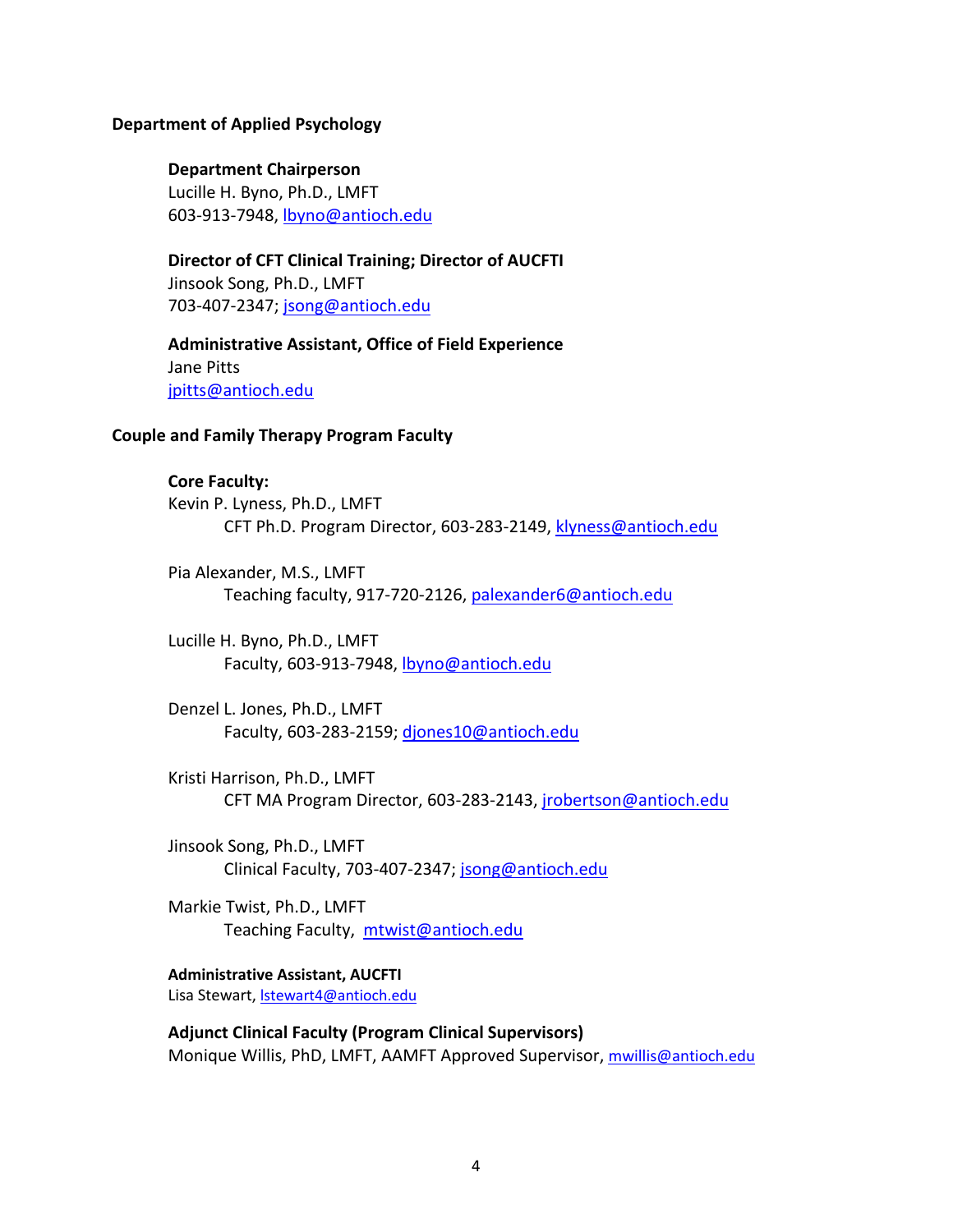## **Doctoral Advanced Practical Experiences**

The goal of the doctoral advanced practical experience is to provide advanced experiences outside of Antioch University New England to round out the Doctoral student's educational experiences.

#### Minimum Requirements

The student must take a total of 6 semesters of advanced practical experience (APE), which is reflective of two 12-month experiences; 3 semesters of Doctoral Professional Seminar (clinical) and 3 semesters of T/C/L/S Professional Seminar. The **clinical** APE typically begins in the student's first fall semester of doctoral study and continues until the end of the first summer semester. This clinical experience is designed to develop advanced clinical competencies based on systemic/relational theory(s). Students must have secured a clinical site prior to drop-add date of the fall semester. If a site is not secured in that timeframe, students will drop Doctoral Prosem I and begin the clinical experience in the spring semester, which will continue for 3 consecutive semesters. The seminars do not need to be taken in order (I, II, III), so students may start in the Spring or Summer semester.

The second year of APE is more broadly defined and may include developing advanced skills in research, teaching, supervision, consultation, leadership, and/or applying advanced relational/systemic applications to contemporary challenges. One primary requirement is that the  $2^{nd}$ -year experience be different than the  $1^{st}$ -year experience. Students who enroll in extended program plans may continue elective practical experience professional seminars in their third year in the program.

The first goal of the APE is to provide the doctoral student with the opportunity to complete clinical hours for licensure and supervision requirement, if necessary. If the student does not have a need to complete clinical hours for licensure, then they can tailor the APE to their professional interests and needs. The student must enroll in Advanced Practical Experience Continuation if the experiences are not completed by the end of the 6<sup>th</sup> semester.

## Supervision Assist

Antioch University New England uses Supervision Assist (SA) a HIPAA-compliant application that integrates the field experience tools into one location. Students and supervisors will be able to explore potential field experience sites, complete site and supervisor applications, log APE hours (supervision, client contact, clock hours, other hours), record therapy sessions and share for supervision in a HIPAA-compliant manner, complete all evaluations, track progress in program practical experience requirements, and access all clinical and supervision hours after graduation. There is a student fee associated with Supervision Assist that is required for all students.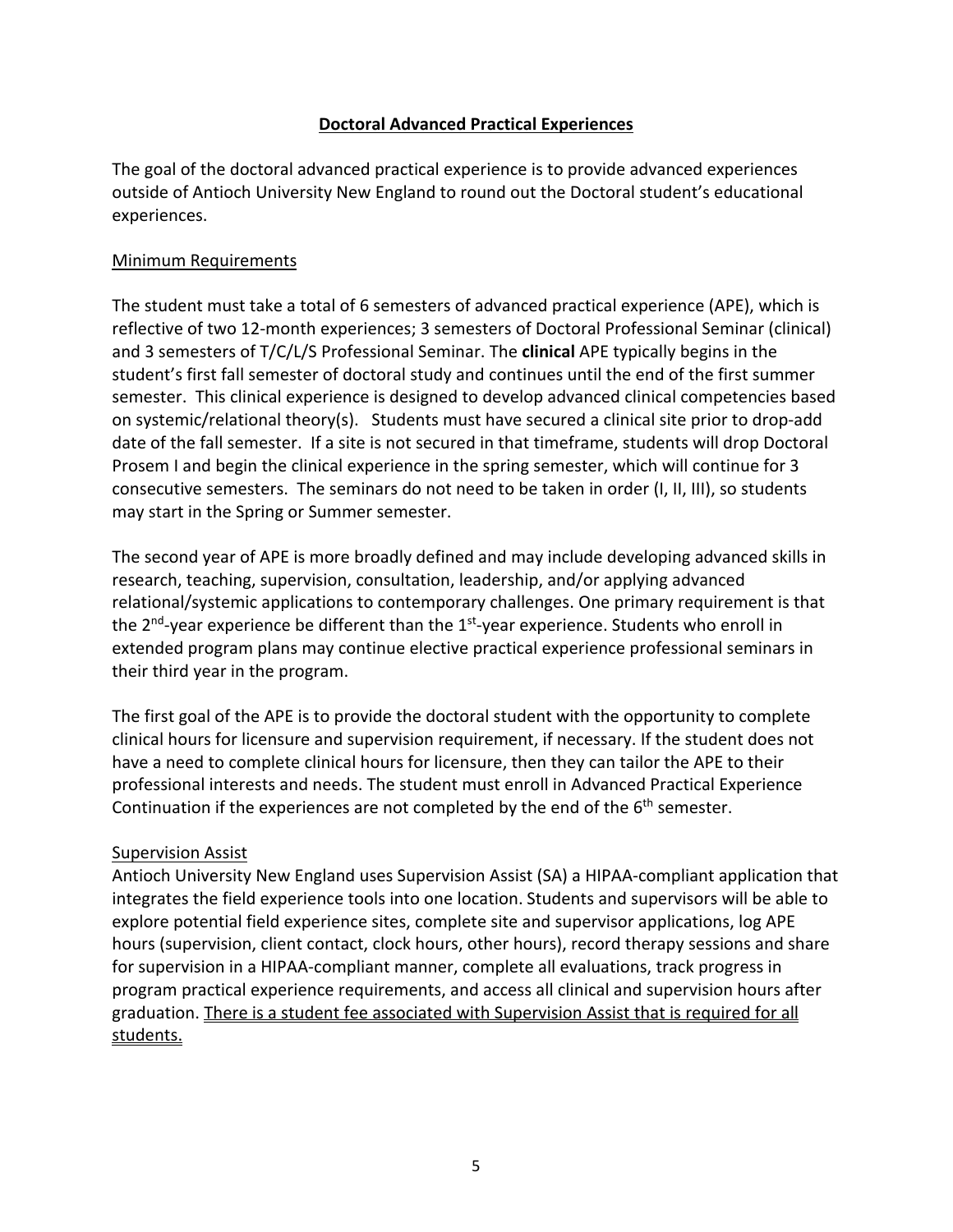#### **Required Paperwork**

**Learning Contract:** For each APE placement, the student will need to complete a Learning Contract in conjunction with the site. The contract will be completed in collaboration with your site supervisor/mentor and the AUNE faculty member associated with either Doctoral Professional Seminar supervision or the T/C/L/S Professional Seminar. The learning contract is located on SA.

**Complete CFT Field Experience Supervisor/Mentor Application.** The site clinical (or other) supervisor is required to complete a CFT Field Experience Supervisor Application with the student's input. The student is in charge of initiating and the completion of this form on SA. As part of the Supervisor Application, a Supervision Contract is to be developed collaboratively between the student and the Site Supervisor. The AUNE supervisor may also wish to develop a Supervision Contract with the student. This application will be updated each semester on SA.

**Agreement of Affiliation**: **is the formal contract between the Antioch University New England (AUNE) Couple and Family Therapy program and the APE Training Site**, and is required to be current. The Office of Field Experience will contact or visit a site to make sure all Commission on Accreditation of Couple and Family Therapy Education (COAMFTE) facility requirements are met and to complete an Agreement of Affiliation with the Clinician of Record when a new site is identified and every five years thereafter, as long as the site hosts an AUNE CFT student. If a site does not have an AUNE CFT student and the Agreement to Affiliate expires, the Office of Field Experience will do a new site visit with the intent to renew the contract as soon as the site agrees to work with another AUNE CFT student. **ALL** APE sites require an affiliation agreement.

**Liability Insurance:** Antioch University New England provides Liability Insurance coverage for all CFT students ENROLLED in APE courses (Doctoral Professional Seminar and T/C/L/S Professional Seminar). A student who has a second extension or an APE continuation approved and on-file with the Registrar's office is considered enrolled. **In addition, while enrolled in APE students are required to be student members of the American Association for Marriage and Family Therapy (AAMFT) and thereby to have the supplemental liability insurance provided to AAMFT student members.** This is of benefit for several reasons. One is that it is good to have a personal liability coverage history when you apply for coverage after graduation. Second, Antioch's policy is good, but limited in coverage. It is always an excellent idea to carry your own liability insurance and access to your own lawyer (not just the lawyer who works for Antioch or your APE site). Third, there are many professional benefits to being an AAMFT student member. Among the many benefits, a few are: discounts on professional books, audiotapes, and videotapes; access to professional journals and practice strategies; and the opportunity to attend the annual AAMFT conference as a student volunteer and, thereby, have your registration fee waived. AAMFT Membership info: http://www.AAMFT .org/imis15/content/membership/application\_process.aspx. APE sites are encouraged to have students included on their liability insurance since students are often working under staff licenses.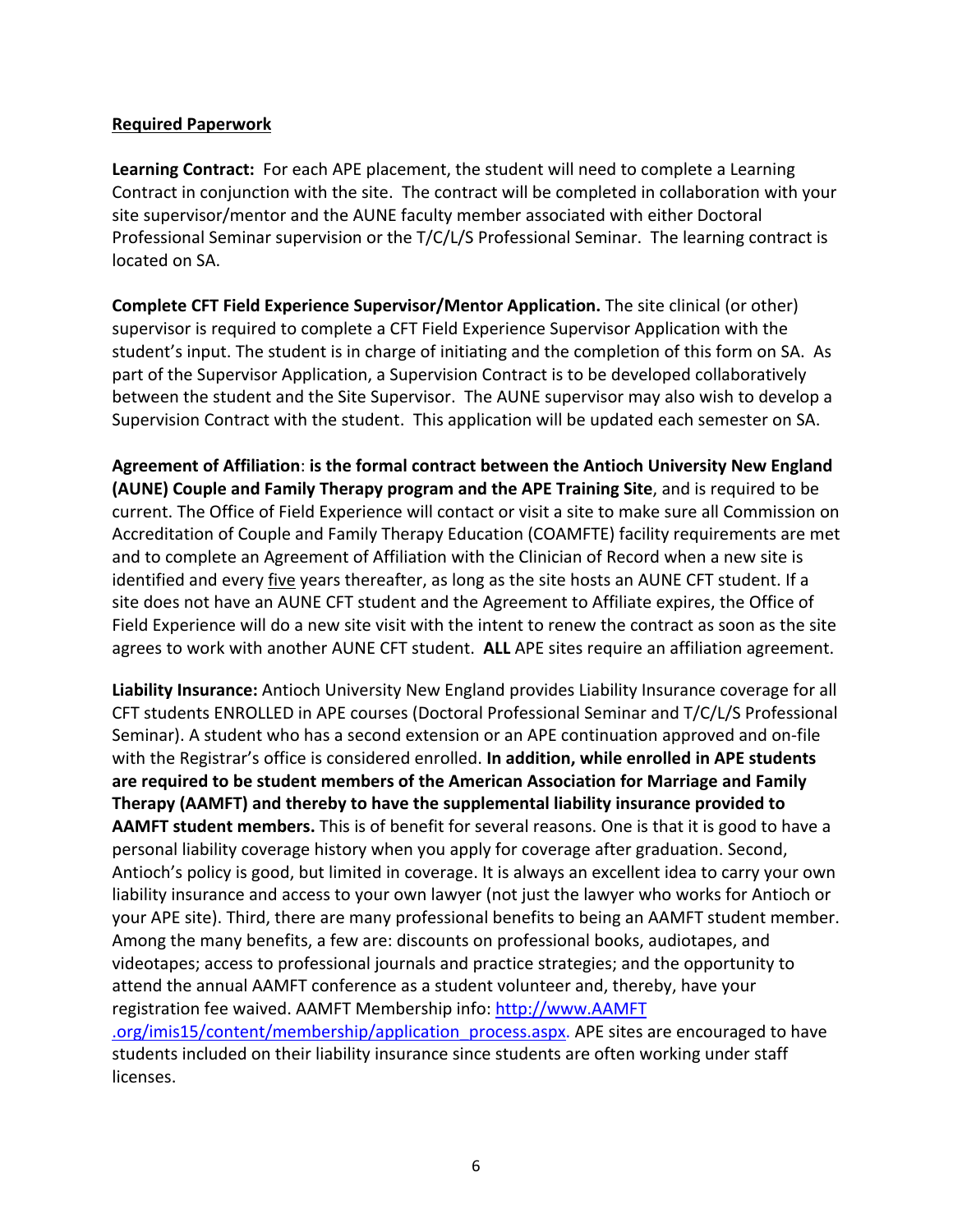**AUNE's HIPAA training on CITI website.** All clinical students are required to complete AUNE's HIPAA training modules during their first month of clinical training. The completion certificate will be uploaded to SA.

To Register for the HIPAA Course: Go to https://irb.antioch.edu/CITI.html

First time user? Register

Step 1 Select *Antioch University*

Step 2 Enter your Personal Information

Step 3 Choose a Username and Password

Step 4 Country of Residence

Step 5 Learner Registration

One required question to fill out

Step 6 Select *No* for Continuing Education Units

Step 7 One Required Question \* what is your role in research? Select the closest appropriate role. Because this is a research-based program, you may need to select *researchers*.

Step 8 Select HIPAA Training

You should then have access to 5 training modules. Please complete all 5 modules and upload the Certificate of Completion to your Supervision Assist account.

**End of Semester Evaluations.** Students should be actively involved in their Antioch Skills Evaluation Device (ASkED) clinical evaluations, learning goals, and supervision contract. Students complete evaluations of both the Site and Program Clinical Supervisors at the end of each field experience (at the end of Doctoral Professional Seminar III and T/C/L/S Professional Seminar III). Clinical Supervisors will complete a dispositional assessment evaluating the student at the end of the first clinical semester. The AUNE Field Supervisor/Mentor Evaluation of Student is completed at the end of each semester both years.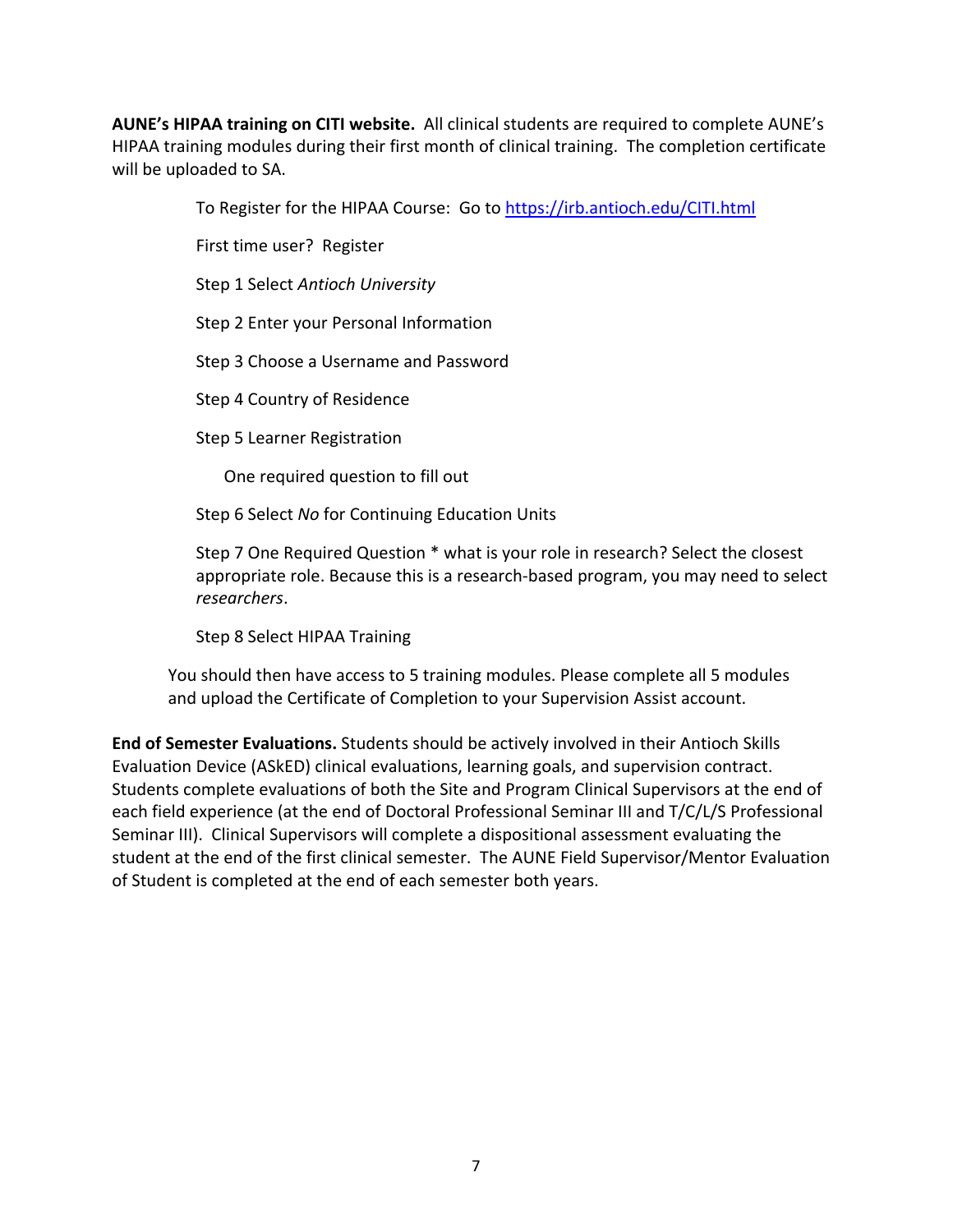#### **Telehealth Policy: Teletherapy and Telesupervision in Advanced Practical Experience**

**Teletherapy** is the process of delivering synchronous therapeutic services using a secure video platform according to relevant state, federal, and provincial regulatory requirements or guidelines. The online therapeutic interaction is consistent with state or provincial regulations for the location in which the clinical student therapist and participant(s) are physically located.

**Virtual Supervision or Telesupervision** is the process of delivering synchronous relational/systemic supervision using a secure video platform. The online supervisory interaction must comply with relevant state, federal, and provincial regulations for the location in which the clinical student therapist and supervisor are physically located.

The AAMFT Code of Ethics (2015) and COAMFTE standards version 12.5 both recognize technology-assisted clinical services as an important and evolving dimension of couple and family therapy practice. Unlike past versions of the COAMFTE standards, version 12.5 allows for counting teletherapy and telesupervision toward accredited programs' clinical requirements. While COAMFTE standards allow for counting technology-mediated services, states and other jurisdictions may limit or prohibit the practice of teletherapy by student therapists. Moreover, some states mandate that graduate internship clinical hours must happen face-to-face, i.e., with therapists and clients in the same room.

The Antioch CFT PhD program requires that, where teletherapy *is* permitted, Sites, Site Supervisors, and Student Therapists must follow all state/provincial laws regarding the delivery of telehealth services and adhere to the AAMFT Code of Ethics (2015), particularly Standard IV, Technology Assisted Professional Services.

Standard 6.1, Technology Assisted Services, states "Prior to commencing therapy or supervision services through electronic means (including but not limited to phone and Internet), marriage and family therapists ensure that they are compliant with all relevant laws for the delivery of such services. Additionally, marriage and family therapists must: (a) determine that technologically-assisted services or supervision are appropriate for clients or supervisees, considering professional, intellectual, emotional, and physical needs; (b) inform clients or supervisees of the potential risks and benefits associated with technologically-assisted services; (c) ensure the security of their communication medium; and (d) only commence electronic therapy or supervision after appropriate education, training, or supervised experience using the relevant technology" (AAMFT Code of Ethics, 2015).

As the Clinician of Record, Site Supervisors are responsible for knowing relevant regulations for delivering technology-assisted therapy and supervision in their state or province. Student Therapists will not provide telehealth in any location or circumstance where doing so is prohibited.

In addition to affirming their knowledge of relevant regulatory requirements governing telehealth, Site Supervisors must be qualified to provide telehealth themselves, maintaining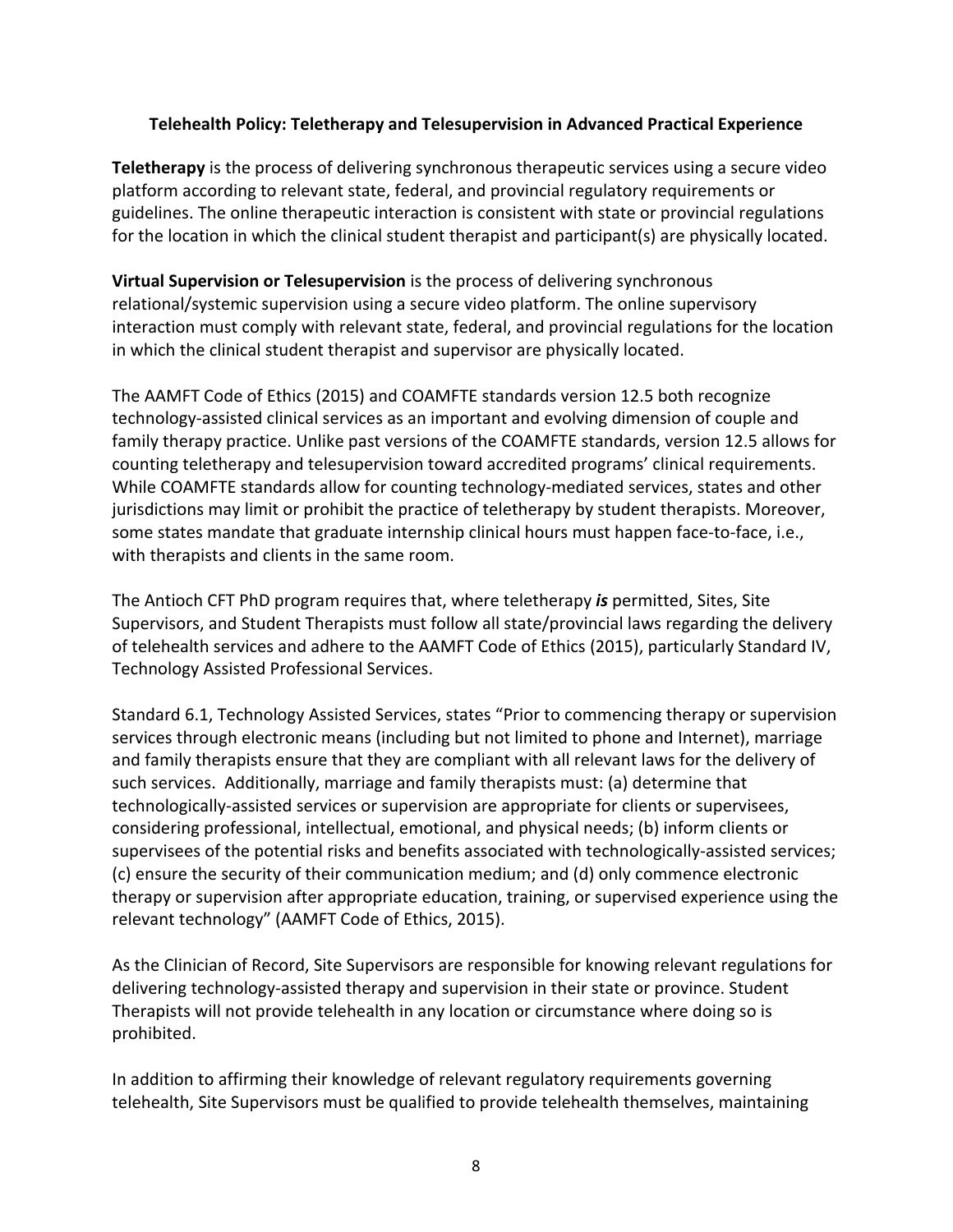current knowledge, skill, and documented training needed to deliver telehealth services ethically, legally, and competently in the context of continuous changes with technology and regulations. Site Supervisors must be trained in the technology needed to supervise telehealth services that are provided by the student therapist, including being familiar with how to use Supervision Assist to review session recordings or to join sessions lives.

As part of their use of telehealth methods, Sites, Site Supervisors, and Student Therapists must follow all state/provincial laws regarding the delivery of therapy services by student interns, regardless of the modality of delivery. For example, if a state does not allow student therapists to provide therapy while physically located by themselves in a building, then for telehealth, this means that the supervisor must be available in real time through technology-assisted means, during the student's sessions. Similar to the student therapist being in an office seeing clients and the supervisor being down the hall in another office - the supervisor is available but not in the room.

The AAMFT Code of Ethics standard 6.5 (2015) states "Therapists and supervisors follow all applicable laws regarding location of practice and services, and do not use technologicallyassisted means for practicing outside of their allowed jurisdictions." All students, regardless of their engagement in telehealth, must declare to the program what state or jurisdiction is the documented location for their clinical training experience. In the case of students providing teletherapy, students may only provide teletherapy services to clients in the state where the site is located and where the supervisor is licensed. Additionally, the client needs to be in that state at the time of the appointment because states regulate services based on where the recipient of the service is physically located. Students are not allowed to provide teletherapy across state lines, including while traveling themselves or while their client is traveling.

As part of their oversight of student therapists, Site Supervisors and Faculty Supervisors both have a responsibility to support students in competent and ethical practice, which includes evaluating clinical appropriateness of telehealth with particular clients and ensuring that clients are sufficiently informed of the risks and responsibilities associated with technology-assisted services.

Sites and Site Supervisors must support students in using appropriate tools for telehealth and telesupervision in order to ensure both the security and quality of the services. The CFT PhD program provides students with access to HIPAA compliant video conferencing, as well as HIPAA-compliant recording, storage, and review of client sessions.

Students are specific encouraged to review the report published by AAMFT entitled Best Practices in the Online Practice of Couple and Family Therapy (https://www.aamft.org/online\_education/online\_therapy\_guidelines\_2.aspx).

In cases where a Site has student therapists engaging in telehealth services, the Site must have specific policies, as well as physical and technological tools, necessary to support the ethical, legal, and competent delivery of telehealth services.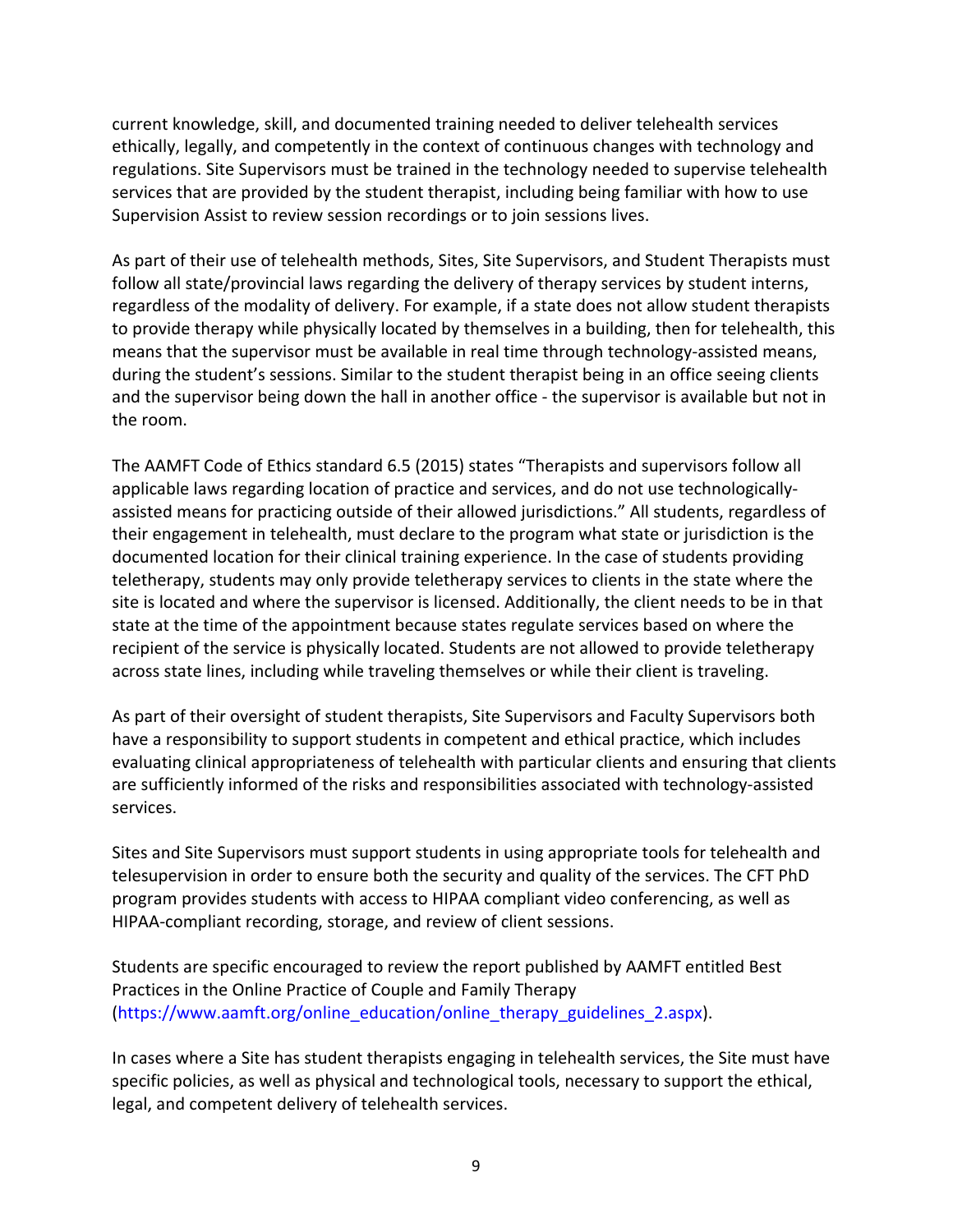#### ADVANCED PRACTICAL EXPERIENCE OPTIONS

#### *CLINICAL ADVANCED PRACTICAL EXPERIENCES*

The clinical APE is a part-time experience where students integrate advanced academics with the practice of Couple and family therapy.

- Clinical Advanced Practical Experience
	- o 3 semesters
	- o 8-10 hours per week at the clinical site
	- o Approximately 75 hours of face-to-face therapy each semester
	- o Approximately 15 hours of site supervision each semester
	- o Weekly supervision with a Program Clinical Supervisor every semester

The requirements for a clinical APE are the same as those outlined for other clinical work: the work must be supervised by a Program Clinical Supervisor and a Site Supervisor; at least half of the student's clinical hours must be relational (i.e., with couples/families, or relational constellations). Clinical work completed at the Antioch University Couples and Family Therapy Institute counts toward the clinical APE. The doctoral student must carry liability insurance, complete the AUNE HIPAA 5-component training, and proof of this needs to be uploaded to SA. The student must demonstrate how the clinical APE is related to the CFT field. An Affiliation Agreement must be completed between AUNE and the APE site before clinical hours count toward the APE experience. The clinical site and the AUNE supervisor will provide evaluations of the student's work at the end of each semester.

#### **CLINICIAN OF RECORD & APPROVED SUPERVISION**

Helping Students to Meet Their Future Licensure Requirements: In order to enable CFT graduates to become licensed as Couple and Family Therapists, Antioch has instituted guidelines established by COAMFTE. (Note, wherever the COAMFTE guidelines are less stringent than one of the New England LMFT regulations, the Antioch CFT program will usually default to the more stringent requirement.)

As a Couple and Family Therapy program accredited by the Commission on Accreditation for Couple and Family Therapy Education (COAMFTE), the field experience is a clinical training experiences designed to meet the criteria contained in the COAMFTE Version 12.5 Standards of Accreditation. Because licensure requirements frequently change, students are responsible for reading their province's or state's LMFT licensure requirements and working with the Director of Clinical Training to assure their placements will meet current licensure criteria. The CFT program and faculty cannot predict future licensure requirements or changes. Students are directed to the websites of the AAMFT https://www.AAMFT

.org/Directories/CFT\_Licensing\_Boards.aspx for current information on licensure requirements for the Licensed Couple and Family Therapist across North America. Students are also encouraged to call and write State Boards with questions and to obtain copies of all answers **IN WRITING**. The Antioch CFT program will provide training in alignment with current COAMFTE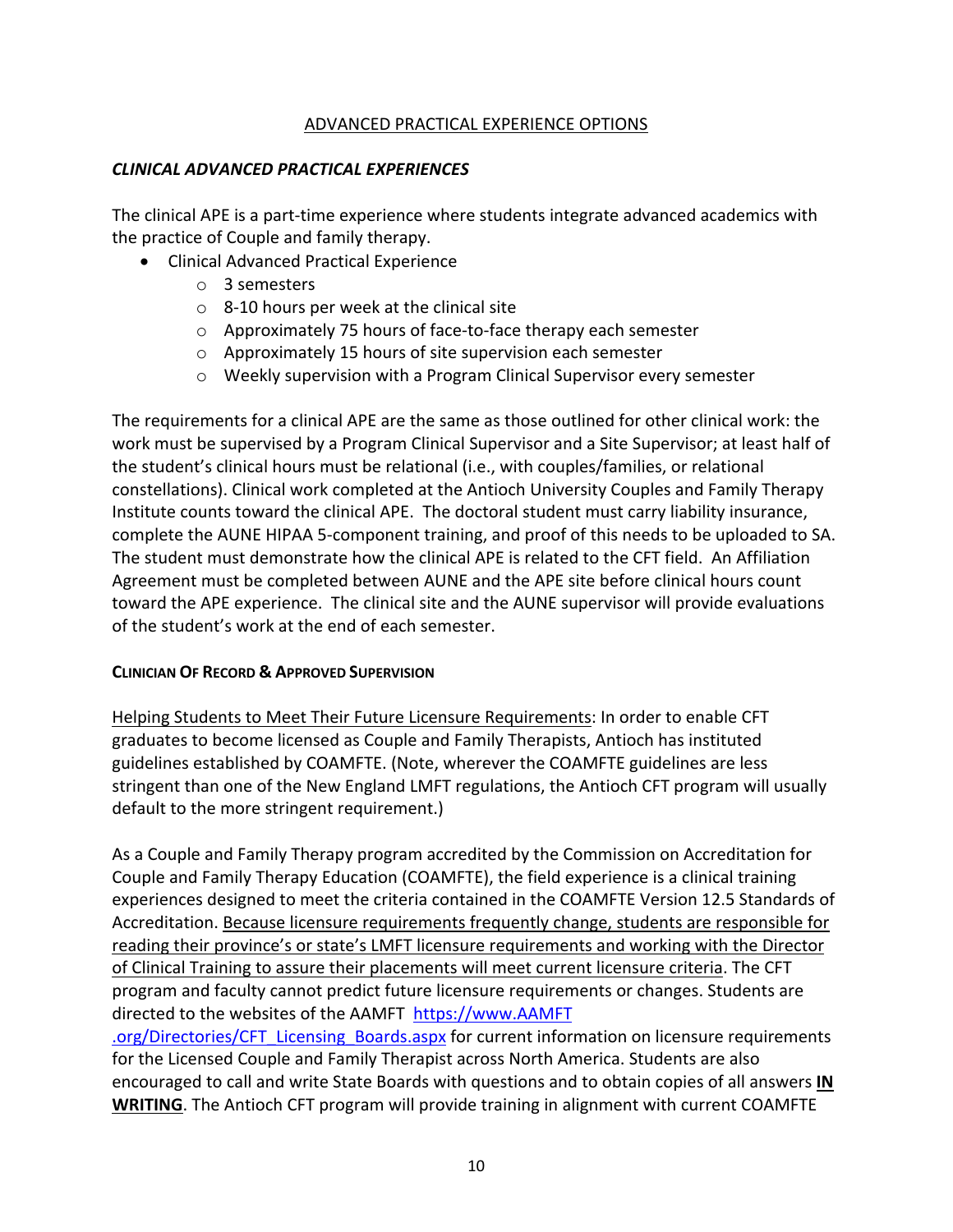guidelines but cannot promise to meet the requirements of every state or provincial LMFT license, as these occasionally change, and students must meet licensure requirements that exist at the time of their LMFT application. The program does not follow or provide training for any other type of mental health license.

In order to comply with U.S. Department of Education regulations (effective July 1, 2020) regarding universities that offer programs leading to professional licensure, Antioch University makes the following disclosure to current and prospective students:

Antioch University's academic programs that lead to professional licensure are designed to meet educational requirements in the states in which they are offered. We are currently working to determine if our programs meet additional states' requirements. Requirements for licensure vary from one profession to another and from state to state. Also, licensure requirements are subject to change. As a result, licensing requirements in one state may not be recognized as sufficient to obtain a license in any other state.

You are enrolled in a program designed to meet the educational requirements for licensure in the state in which the program is offered (the AUNE CFT programs are physically based in New Hampshire).

If you plan to pursue licensure in another state than the one listed for your program, please review all requirements for your desired license in your intended state of licensure. If you relocate during your academic program, you should follow this process again for your new state.

## **Supervisor Qualifications**:

**Program Clinical Supervisors** provide MFT relational/systemic supervision within a COAMFTE accredited program. Program Clinical Supervisor qualifications include the following:

- a) demonstration of professional identity as a marriage and family therapist, and
- b) demonstration of training in MFT relational/systemic supervision by one of the following:
	- o A graduate course in MFT relational/systemic supervision equivalent to three semestercredit hours
	- o Postgraduate professional education in MFT relational/systemic supervision of at least 30 clock hours
	- $\circ$  A state established MFT supervisor designation that includes relational/systemic supervision training
	- o Designation as an AAMFT Approved Supervisor or AAMFT Approved Supervisor Candidate

While Program Clinical Supervisors may also be faculty members in the CFT program, the role of Program Clinical Supervisor is distinct: The primary role of the supervisor is to provide mentorship for the advanced practical experience component (whether clinical or in another area). The focus of the mentorship is on the student's learning goals for the experience.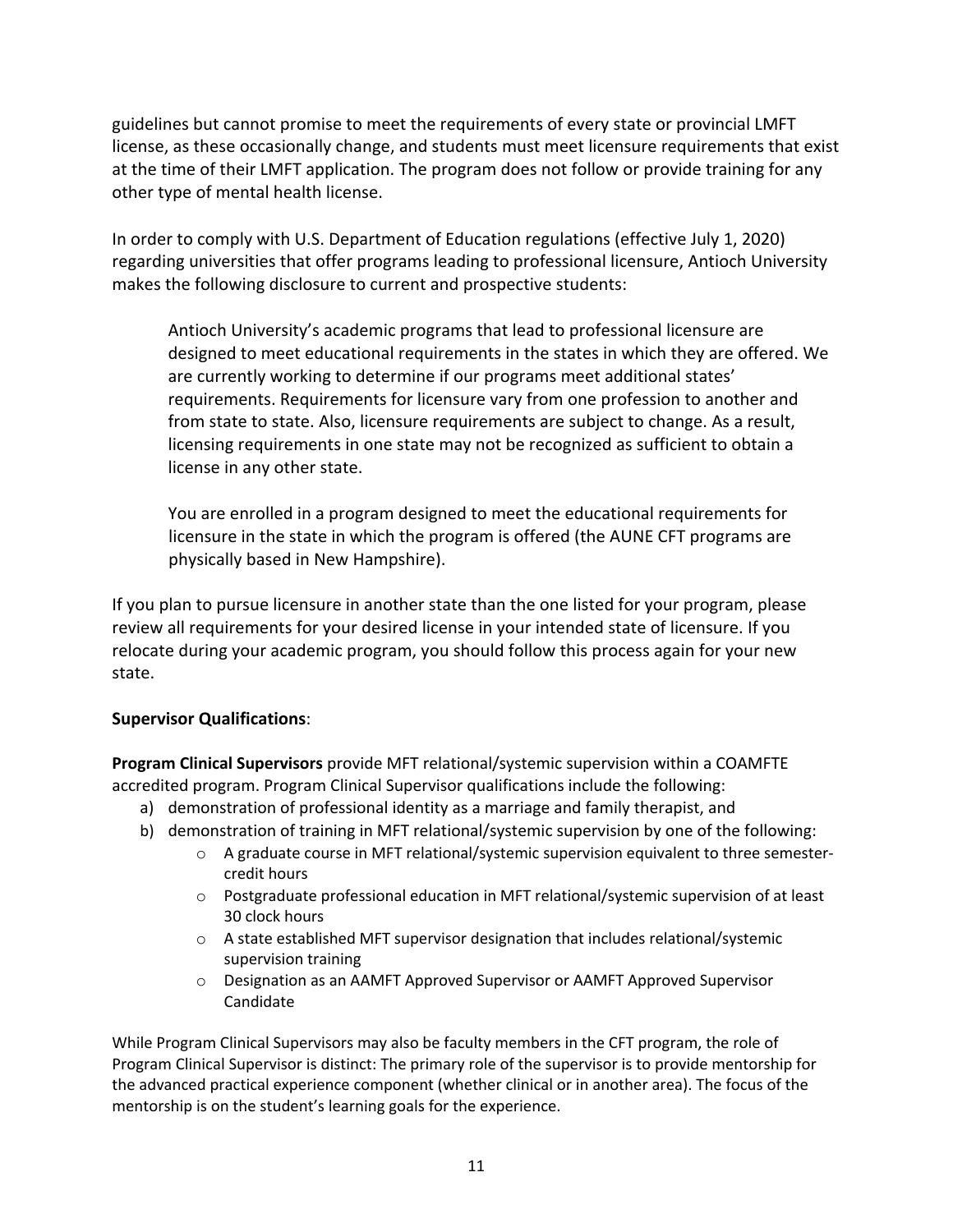#### Supervisory Requirements:

Students will be supervised weekly during the semester by a Program Clinical Supervisor. The program will also ensure that a supervisor is available during semester breaks (though our academic calendar is set up so that there are no breaks between semesters and clinical supervisors are expected to be available through the semester or to provide contact information for another faculty supervisor to provide coverage).

Students in clinical placements where they are working toward LMFT licensure are expected to have a Site Supervisor. Site Supervisors of CFT students are expected to have training, experience, and demonstrated abilities as CFTs and as clinical supervisors (trainers) relational/systemic models of therapy. It is the student's responsibility to work with the Director of Clinical Training and Program Clinical Supervisor to verify that the Site Supervisor meets licensure requirement in that state. The program does not provide supervision or oversight for students seeking licenses other than the LMFT.

#### **Evaluation and Professional Gate Keeping Responsibilities of the Approved Supervisor**

Prior to licensure, CFT supervisors have the responsibility of judging whether a therapist's work meets the basic ethical and clinical standards of the profession. Supervision with non-licensed therapists must create an environment in which the student can try knew things, make mistakes, and grow as a new professional. The AUNE CFT program uses the **Antioch Skills Evaluation Device** (ASkED) **each semester (end)** in order to help supervisors and students reflect upon and evaluate a student's skills throughout their stages of development. It is the goal of the program that each student will be successful in meeting these clinical skills. During the first semester of the Doctoral Professional Seminar, the Site (if applicable) and AUNE Program Clinical Supervisors will also complete a **dispositional assessment**. The dispositional assessment process is designed to identify opportunities to provide feedback to students on exhibited character, attitudes, attributes, and behavior as they advance toward becoming an advanced couple and family therapist. This process is meant to aid students' development of the essential skills of taking in feedback, self-reflecting, and continuously evaluating and positively modifying their own behavior. If a student is not performing at a basic level of competence, as determined by the ASkED and the Dispositional Assessment, it is a supervisor's ethical responsibility to hold the student therapist accountable. The function of gate keeping is threefold: professional integrity (supervisor and therapist), protection of the profession, and protection of the public.

The supervisor will use the AUNE **Field Supervisor/Mentor Evaluation of Student** (to be completed by the Site Supervisor, if applicable, on SA) and follow AUNE's evaluative descriptors for Internship at the end of each semester. It is expected that all evaluations will be verbally discussed between the supervisor and student therapist. By doing this informally mid-semester and then formally at the end of every semester, the student and supervisor have the opportunity to recalibrate learning expectations and goals to achieve the best possible learning outcomes. Supervisors are protected by a written record of the mid-semester warning if the student needs to improve in order to earn credit for the semester of field placement. The goal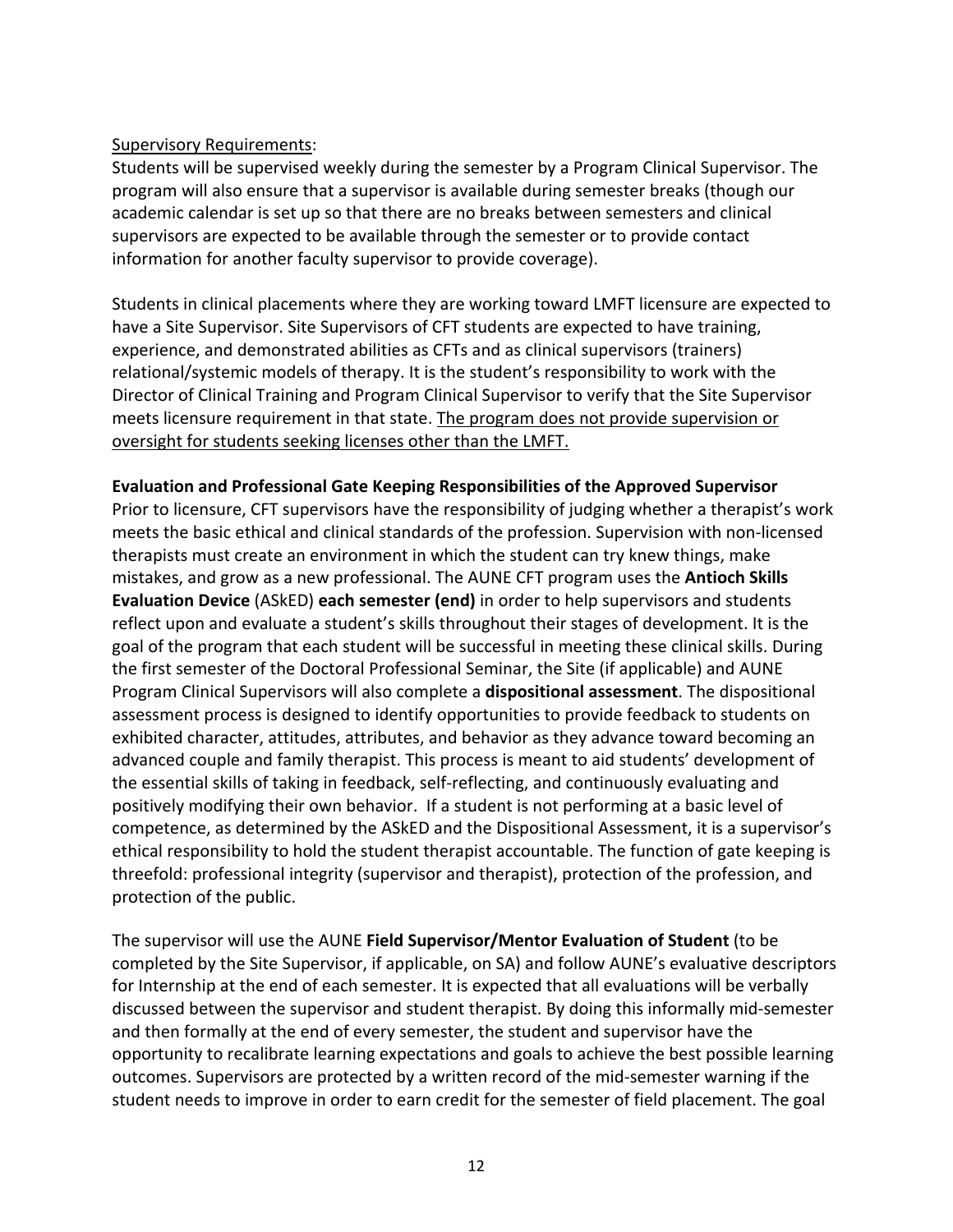is to provide open and clear communication and achieve the best training for the student. When there is a Site Supervisor who is the field placement supervisor of record, mid-term and end of semester evaluations will be completed by this approved off-site supervisor.

The AUNE Program Clinical Supervisor has final determination of grades. However, the AUNE Supervisor will base the practicum/internship grade on those given by the approved site supervisor (if applicable).

The site supervisor, Program Clinical Supervisor, and CFT Director of Clinical Training agree to collaborate in a prompt and professional manner if there are any concerns about the student or their competence to work with clients. In the event of any problems that occur with the student, the Clinician of Record or Off-Site Supervisor is expected to first contact the Program Clinical Supervisor. The Clinician of Record/Approved Supervisor/Site Supervisor and the Program Clinical Supervisor should work together and with the student to devise a written remediation plan (a copy should be given to the Office of Field Experience to be placed in the student's AP file). If needed, the Office of Field Experience will construct a draft remediation plan. Upon dialogue, either supervisor may contact the Director of Clinical Training to discuss concerns or just provide an update of a student's progress.

All of the remaining APE's are part-time experiences where students integrate academics while developing advanced skills in research, teaching, supervision, consultation, leadership, and/or applying advanced relational/systemic applications to contemporary challenges.

## **Second-Year Advanced Practical Experience**

The 2<sup>nd</sup>-year APE experience involves:

- o 3 semesters
- o 8-10 hours per week at the site per semester
- $\circ$  Minimum 15 hours of supervision with a Program Clinical Supervisor per semester
- o T/C/L/S Professional Seminar I, II, III

## *SUPERVISION ADVANCED PRACTICAL EXPERIENCES*

Students can offer systemic/relational clinical supervision to Master's students or pre-licensed trainees under the supervision of an AAMFT Approved Supervisor Mentor. Students will have taken or be currently enrolled in doctoral level supervision courses to be eligible for the supervision APE. Supervision work completed at the Antioch University Couples and Family Therapy Institute counts toward the supervision APE.

The main emphasis of supervision must be systemic/relational in nature; supervisors must have access to raw data (audio, video, live observation, or case notes) that can be shared with the Supervisor Mentor; AAMFT ethical standards must be followed. Supervisor and Supervisor Mentors must meet on a regular basis. The doctoral student must carry liability insurance, complete the AUNE HIPAA 5-component training, and proof of this needs to be submitted to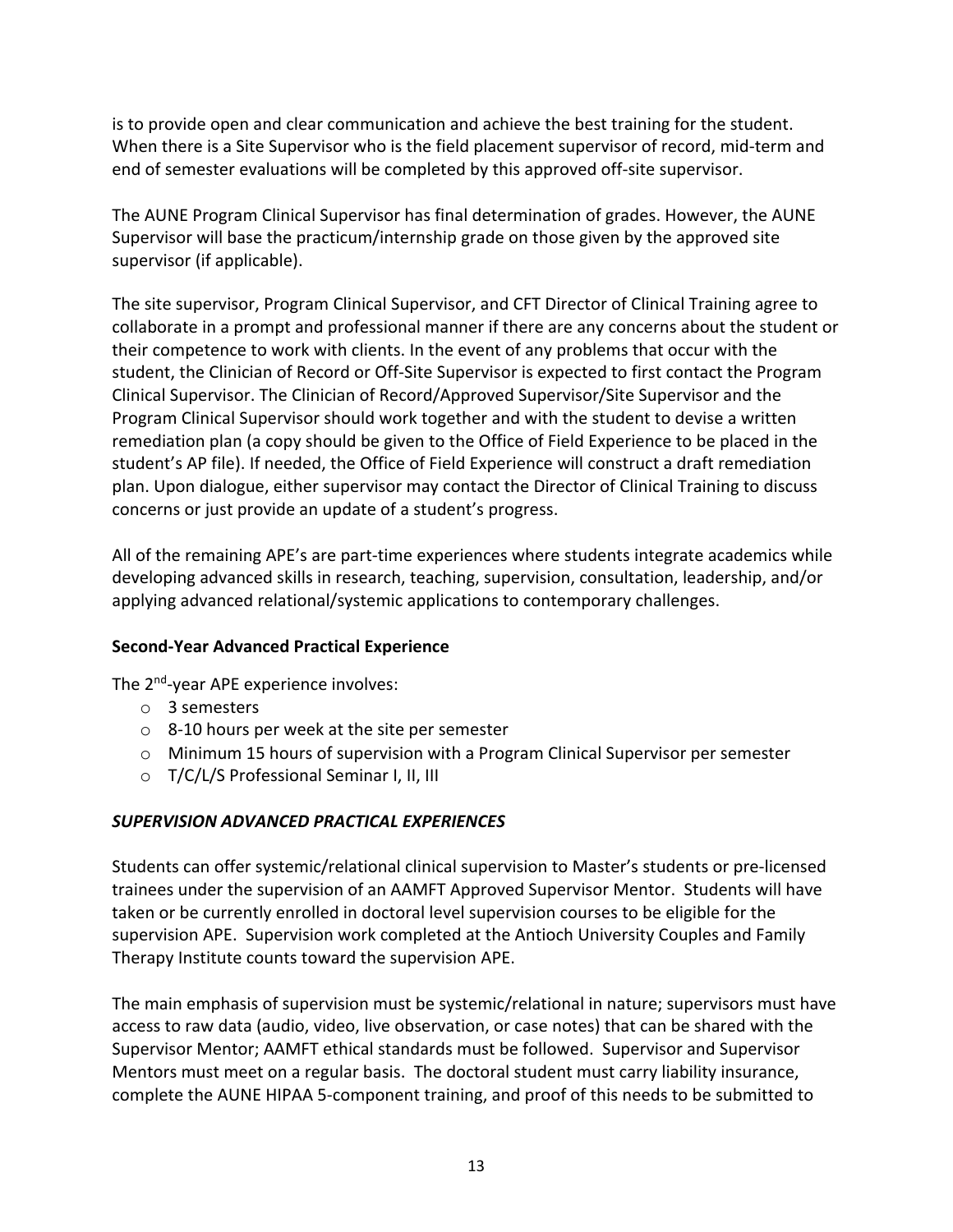the Director of Clinical Training. The student must demonstrate how the supervision APE is related to the CFT field. An Affiliation Agreement must be completed between AUNE and the APE site before supervision hours count toward the APE experience. A Learning Contract and Supervisor/Mentor Application must also be competed. The supervisor/ mentor will provide evaluation of the student's work at the end of each semester.

#### *RESEARCH ADVANCED PRACTICAL EXPERIENCES*

Research APEs can be created by the student in conjunction with a research mentor. The student must identify a research mentor who will oversee their research. The student may be a part of a research team, or may independently conduct research under the direction of a research mentor. The student must demonstrate how the research is related to the CFT field. An Affiliation Agreement may need to be completed between AUNE and the APE site – check with the DCT. A Learning Contract and Supervisor/Mentor Application must be competed. The research supervisor/ mentor will provide evaluation of the student's work at the end of each semester.

#### *TEACHING ADVANCED PRACTICAL EXPERIENCES*

Teaching experiences can be created by the student. The student must identify a teaching mentor who will oversee the student's teaching. The student must be independently responsible for teaching a course under the direction of a teaching mentor. The student must demonstrate how the course taught is related to the CFT field. An Affiliation Agreement may need to be completed between AUNE and the APE site before teaching hours count toward the APE experience – check with the DCT. A Learning Contract and Supervisor/Mentor Application must be competed. The teaching supervisor/ mentor will provide evaluation of the student's work at the end of each semester.

Teaching experiences may be available at AUNE during the 2<sup>nd</sup> or 3<sup>rd</sup> program years. Teaching at AUNE does not require an Affiliation Agreement. The teaching mentor will provide evaluation of the student's work at the end of each semester.

## *OTHER ADVANCED PRACTICAL EXPERIENCES AND COMBINATION EXPERIENCES.*

It is possible for a student to have APEs that focus on consultation, leadership, and/or applying advanced relational/systemic applications to contemporary challenges. These APE's can be determined on a case-by-case basis in consultation with the Director of Clinical Training and the Director of the CFT Ph.D. program. APEs might also combine one or more of the approved advanced experiences; teaching and research, or clinical work and teaching (for example). It is possible for a student to have two separate experiences at one time, each focused on a particular area (e.g., one internship is for clinical work, one internship is for teaching). An Affiliation Agreement may need to be completed between AUNE and all APE site(s) – check with the DCT. A Learning Contract and Supervisor/Mentor Application must be competed for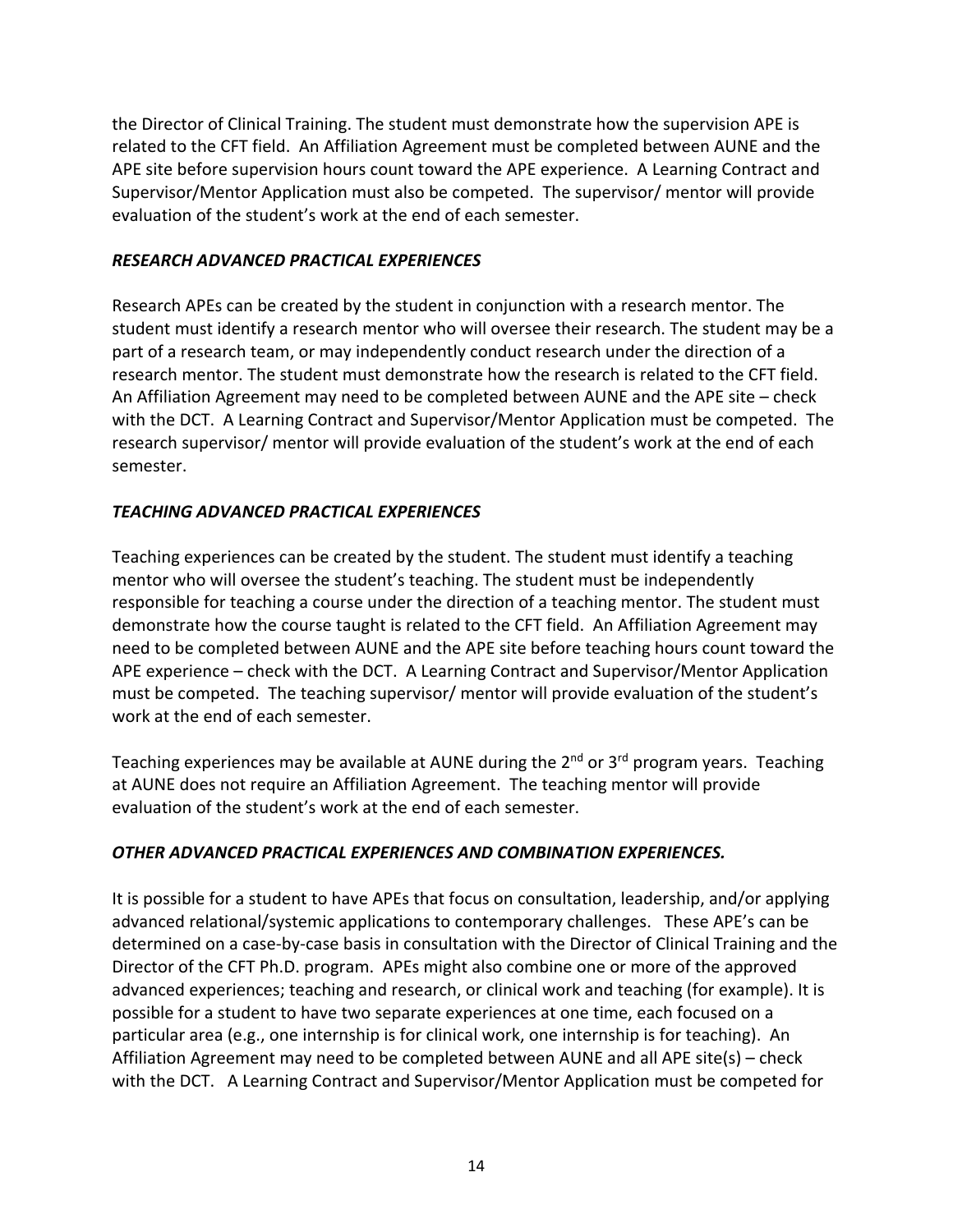each experience and site. The approved person(s) will provide evaluation of the student's work at the end of each semester.

# *Evaluations*

The APE supervisor/mentor(s) will evaluate the student at the end of each of the three semesters the student is enrolled in T/C/L/S Professional Seminar.

At the end of the APE, the student will evaluate each supervisor/mentor and APE site. The student is responsible, ideally in collaboration with the supervisor/mentor, for establishing goals related to the APE. The student's progress on individualized goals will be evaluated.

# *Advanced Practical Experiences Contract(s) and Other Paperwork*

The Agreement of Affiliation is to be used as a template for contracting with the APE Site. This Agreement is meant to address Clinical Internships, but will also serve other sites.

Learning Contracts and Supervisor Applications will be completed each APE semester.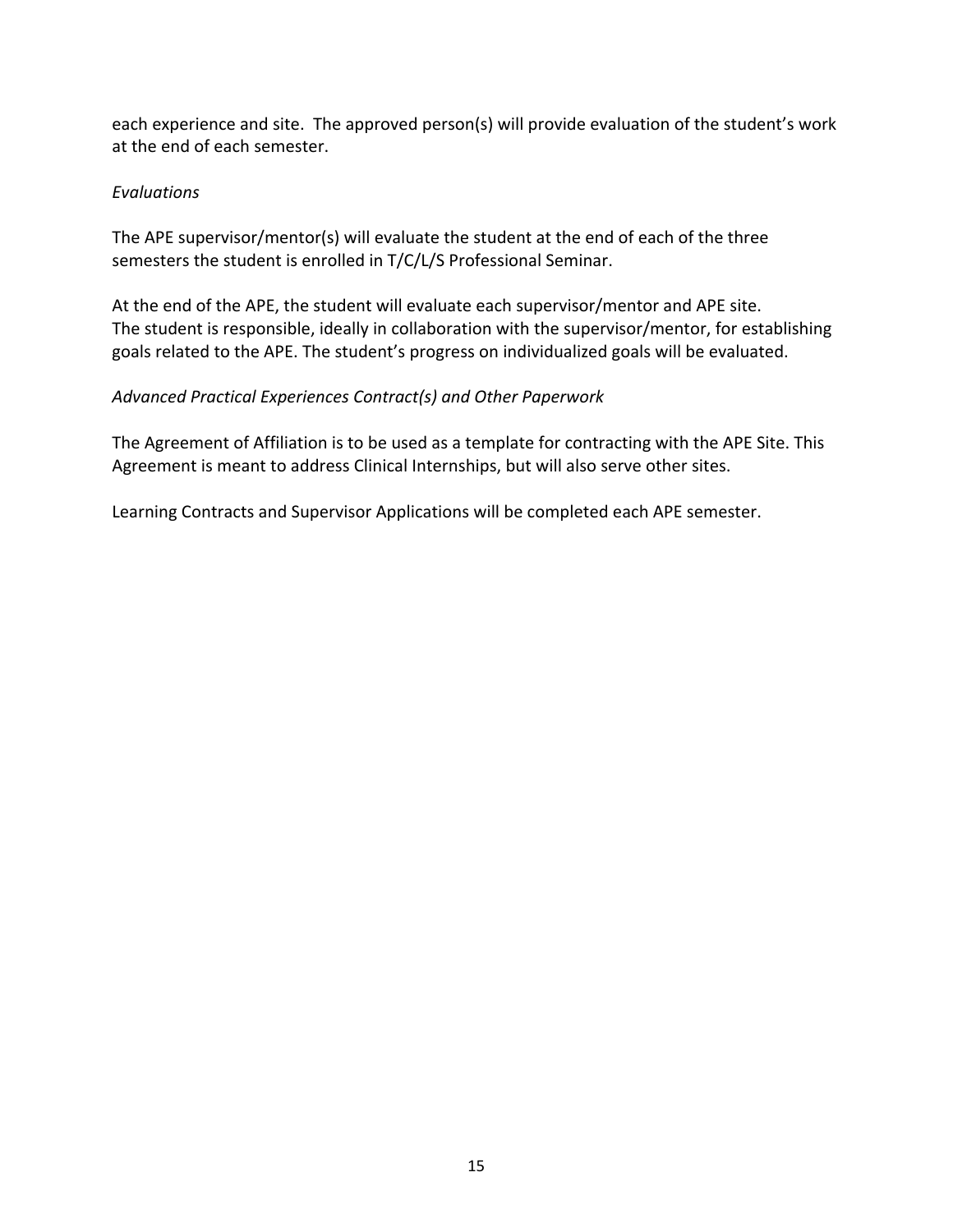#### *Frequently Asked Questions*

#### **Can students do Teaching or Research APEs at Antioch?**

*Clinical and Supervisor APEs are available at the Antioch University Couples and Family Therapy Institute. Teaching opportunities are sometimes available at AUNE. We also want students to gain experiences outside of Antioch University.*

#### **What is the role of a mentor, and who can be a mentor?**

*The mentor is someone selected to oversee the APE experience—someone who is senior to the student, and can orient the student to the CFT profession. Students will always be assigned to supervision with a Program Clinical Supervisor in addition to having an additional mentor if appropriate (depending on placement type).*

#### **What is the expected time commitment for the APE?**

*Typically, students should expect to spend approximately at least 10-15 hours per week on their APE.*

#### **Do students with a professional license need to get clinical hours and supervision?**

*Students who are licensed MFTs and do not need to get clinical hours and supervision for licensure still need to have a clinical APE their first year in the program. Students will focus on developing clinical specialty areas and/or deepening theoretical/practical skills and knowledge.*

#### **Do students need a PhD-level supervisor on the site?**

*No, for students doing a clinical APE, a supervisor who is an AAMFT -Approved Supervisor or who is otherwise qualified to supervise CFTs is acceptable. In the event that a qualified supervisor cannot be found on site, then the student will receive supervision from a Professional Seminar leader at the AUNE campus. It is the student's responsibility to check state guidelines and regulations related to licensure for those needing clinical supervision hours for licensure.* 

## **What documents does the site need to complete for an APE to be "official"?**

*An updated (within the past 5 years) Agreement of Affiliation must be on file. The clinical supervisor/mentor must complete a Field Experience Supervisor/Mentor Application. For clinical placements, the Qualified to Supervise document must be completed and approved.*

## **What documents does the student need to complete?**

*The student must submit a Learning Contract, upload a copy of Liability Insurance, upload the HIPAA Training Certificate, and Attest that they have read the Field Experience Manual. At the end of each APE experience, the student must complete a Site Evaluation form and an Evaluation of Supervisor/Mentor form.*

## **Does the Director of Field Experience need to do a site visit?**

*A site visit will not be necessary for a majority of APE sites. The Director of Clinical Training will work with the site in determining that the site meets the student and program's requirements. An Affiliation Agreement must be completed between the site and AUNE.*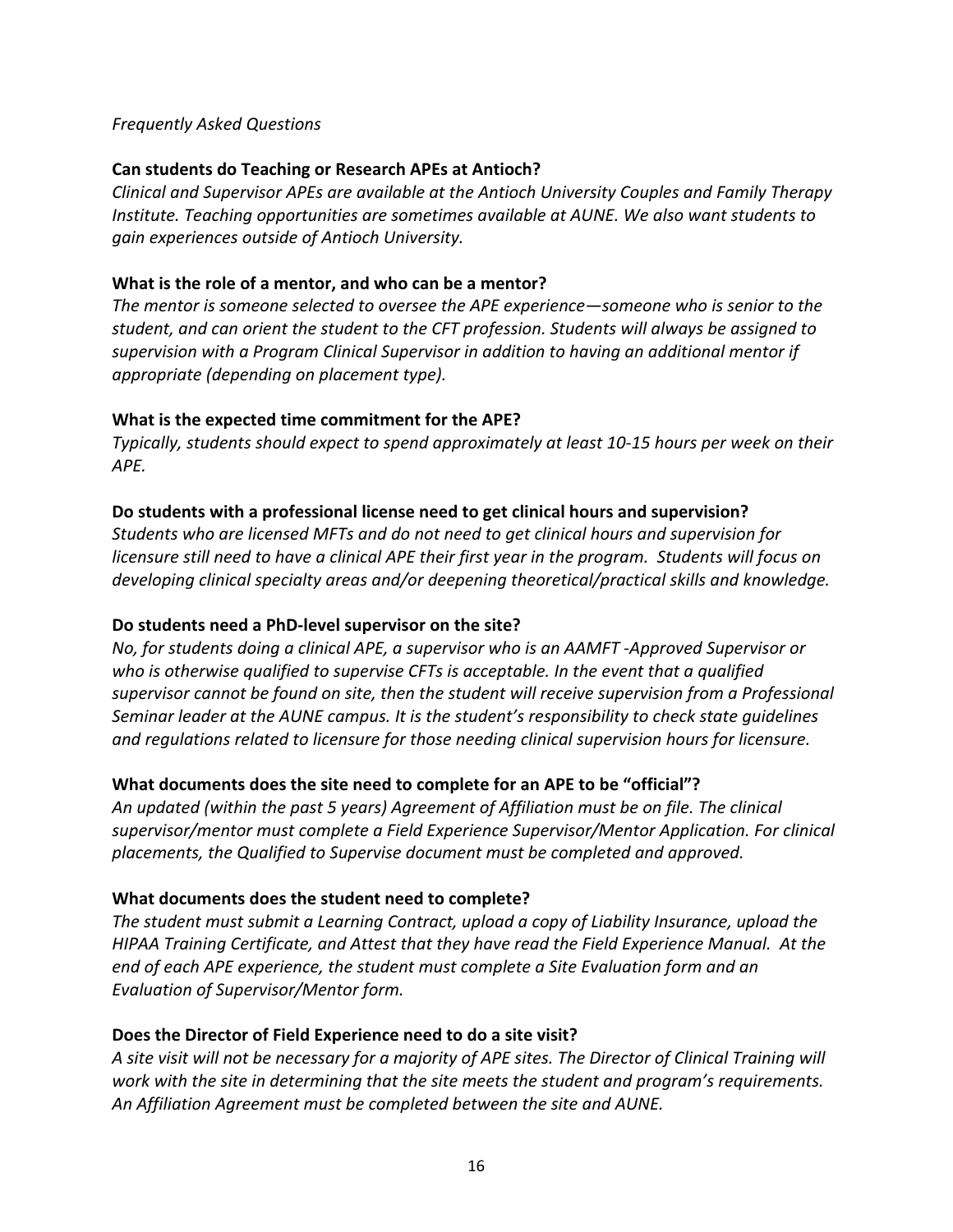## **Will AUNE offer supervision for students who are at a site without an AAMFT Approved Supervisor?**

*Yes. However, students will need to check their local regulations on what types of supervision count, as we cannot offer live face-to-face supervision with non-local students.*

# **What documentation needs to be completed if a student has more than one supervisor/mentor (e.g., one on-site and one from Antioch)?**

*Each Supervisor Mentor will need to complete a Field Experience Supervisor Application. Students will need to work with each supervisor/mentor to complete learning goals, in some cases this may mean the student will complete different learning contracts for each supervisor/mentor. An Evaluation of Supervisor/Mentor form needs to be completed for each supervisor/mentor at the end of the APE experience.*

**What does a supervisor need to do to be considered an AAMFT Supervisor Equivalent?**

*See the Supervisor Qualifications section in this manual (pp. 9-11)*

## **What needs to be completed for a student to receive a grade for an APE?**

*For clinical and supervision APEs all client or supervision contact hours need to be completed, the supervisor's evaluation of the students and ASkED is completed on SA. For nonclinical/supervision APEs - the supervisor's evaluation of the students is completed on SA. If it is the last semester of a student's APE, students will need to complete an evaluation of the APE site and the APE supervisor/mentor. Students will not receive a grade until all documentation is completed.*

## **Who needs to sign off on the student's clinical hours?**

*If the clinical APE site supervisor is qualified to supervise, then that supervisor will need to sign off on the student's clinical hours. The Professional Seminar supervisor will also have access to student's hours form.*

# **Are there any additional considerations/requirements if an APE site is located outside New Hampshire?**

*Students are responsible for ensuring that the client contact and supervision hours they receive will count toward licensure in the state in which they wish to reside. Students are strongly encouraged to explore their state or territory licensing laws. The AUNE CFT Program will work to meet the COAMFTE clinical and supervision requirements.*

## **Does each APE need to be 9 or 12 months?**

*Each of the two APEs needs to be 12 months in length.*

#### **Does a learning contract need to be completed?**

*Yes, for each APE experience, and every semester.*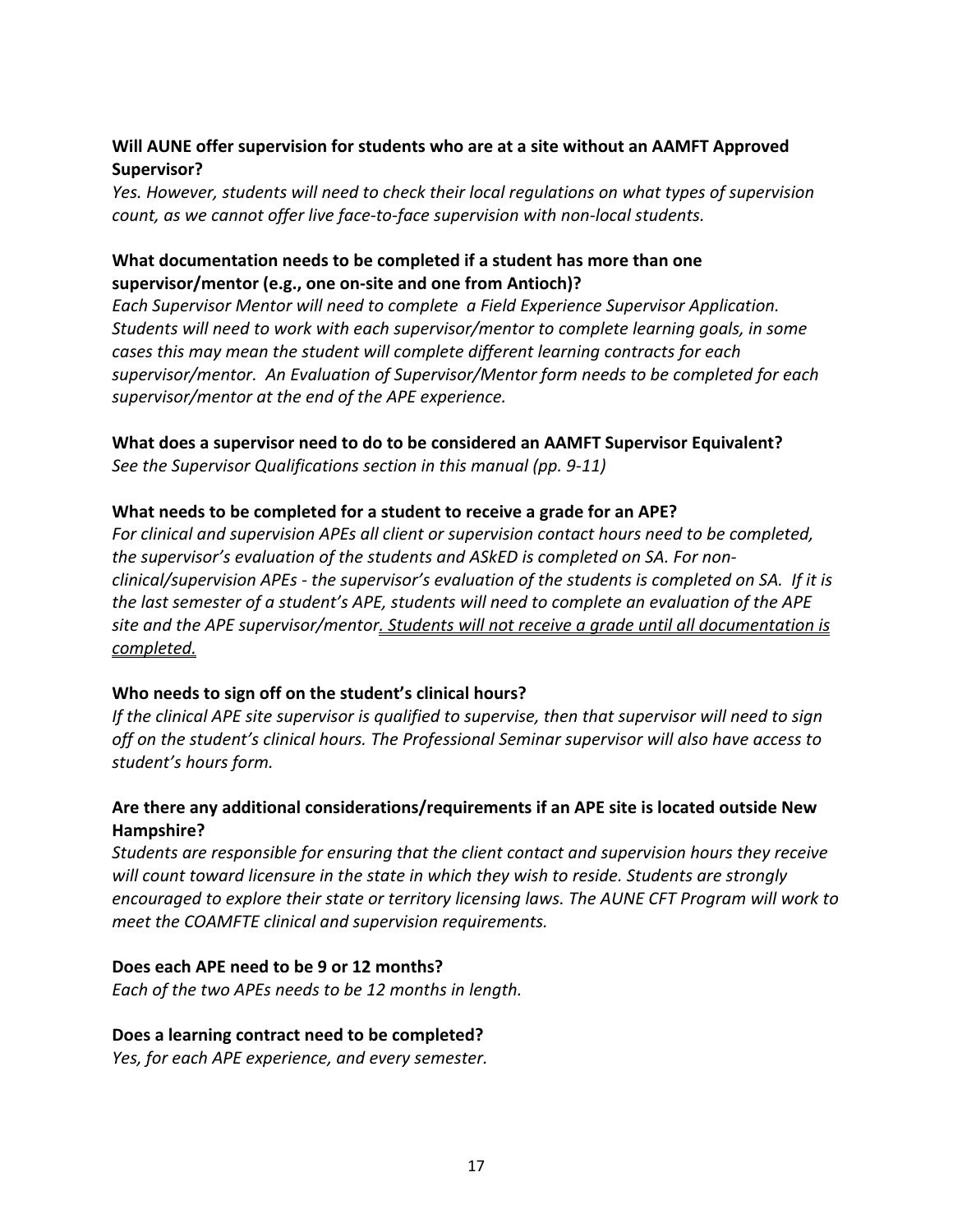#### **ADVANCED PRACTICAL EXPERIENCE CHECKLIST**

# **Preparation; Identifying and Securing a Site(s):**

|          | Thoroughly read the Advanced Practical Experience Handbook.                                                                                                                                                                                                                                                                                                              |
|----------|--------------------------------------------------------------------------------------------------------------------------------------------------------------------------------------------------------------------------------------------------------------------------------------------------------------------------------------------------------------------------|
|          | Registered for a Supervision Assist (SA) account                                                                                                                                                                                                                                                                                                                         |
|          | Uploaded Certificate of Liability Insurance to SA                                                                                                                                                                                                                                                                                                                        |
|          | Completed HIPAA training and uploaded certificate to SA                                                                                                                                                                                                                                                                                                                  |
|          | Attested to having read the Advanced Practical Experience Handbook<br>on SA                                                                                                                                                                                                                                                                                              |
|          | Consulted with the Director of Clinical Training to seek advanced placement<br>support.                                                                                                                                                                                                                                                                                  |
|          | Developed a comprehensive vita and cover letter outlining qualifications<br>and desired learning opportunities for the advanced practical experience (APE).                                                                                                                                                                                                              |
|          | Identified 1-2 practical experience locations that meet program requirements.<br>(Clinical site is required the first 3 semester APE); supervision, research,<br>teaching, consultation, leadership, and/or applying advanced<br>relational/systemic applications to contemporary challenges are additional<br>options the second 3 semester APE.<br>FOR CLINICAL SITES: |
|          | ____ Will the site meet state licensure requirements (if applicable)?                                                                                                                                                                                                                                                                                                    |
|          | Interviewed with the site and was offered an APE opportunity.                                                                                                                                                                                                                                                                                                            |
|          | Contacted the Office of Field Experience to establish an AUNE Agreement Of<br>Affiliation with the site.                                                                                                                                                                                                                                                                 |
|          | Completed a Learning Contract with the site supervisor.                                                                                                                                                                                                                                                                                                                  |
|          | Completed a CFT Advanced Field Experience Supervisor Application with the<br>clinical site supervisor (supervisor completes and signs).                                                                                                                                                                                                                                  |
| Monthly: | Complete clinical and/or supervision hours logs (Best practice is to log<br>this daily).                                                                                                                                                                                                                                                                                 |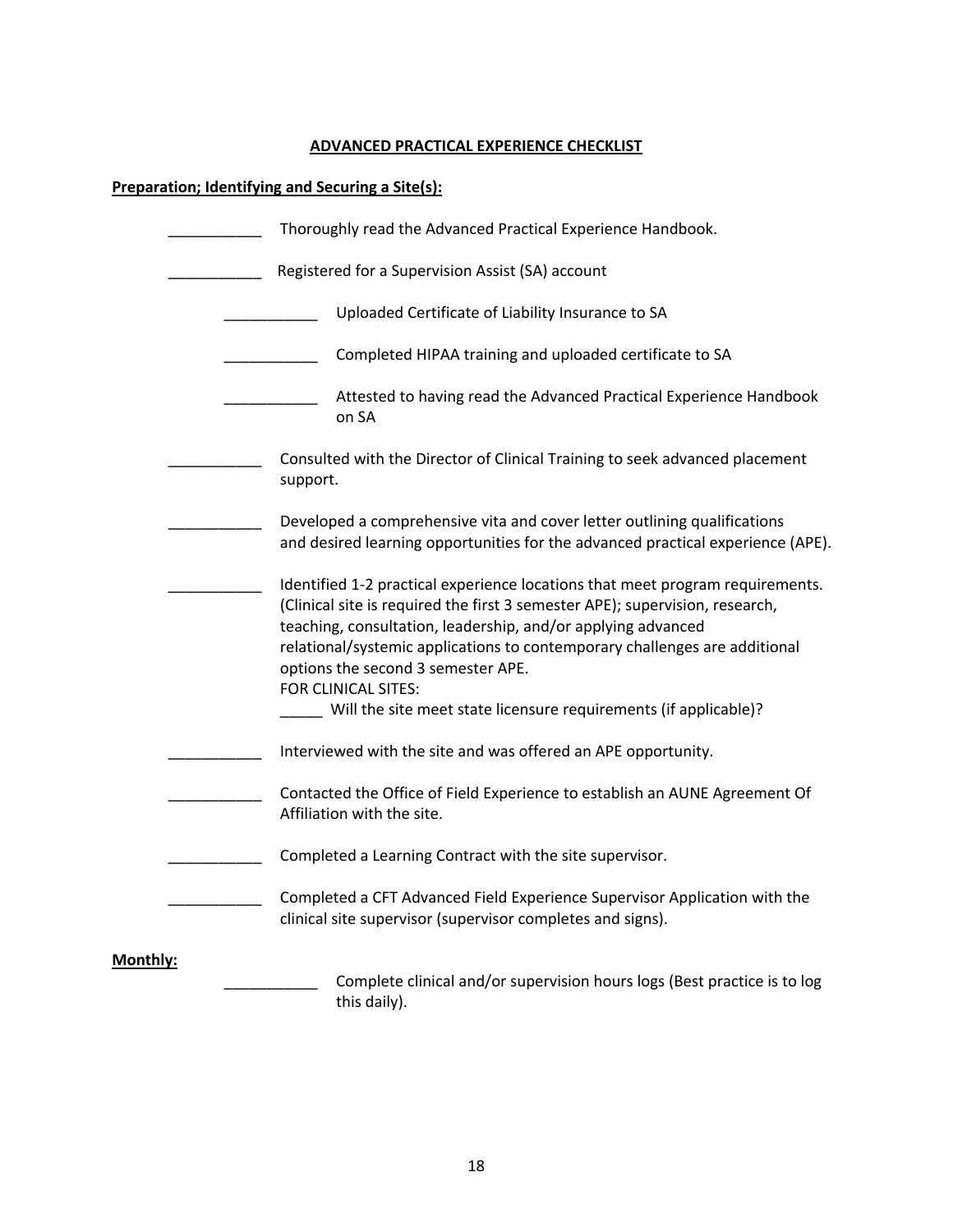#### **End of Each Semester:**

2 weeks before the end of the semester:

| Student remind supervisor/mentor the Field Supervisor/Mentor<br>Evaluation of Student form needs completion on SA (preferably in<br>collaboration with student) |
|-----------------------------------------------------------------------------------------------------------------------------------------------------------------|
| For clinical students: ASkED completed by student (SA)                                                                                                          |
| For clinical students: ASkED completed by supervisor (SA)                                                                                                       |
| For clinical students; first semester: Supervisor completed and<br>reviewed with student the Dispositional Assessment                                           |

**End Of Each Summer Semester** (in addition to the regular End of Each Semester tasks)

Student completes

\_\_\_\_\_ Site Evaluation (SA)

\_\_\_\_\_ Evaluation Of Supervisor/Mentor (SA)